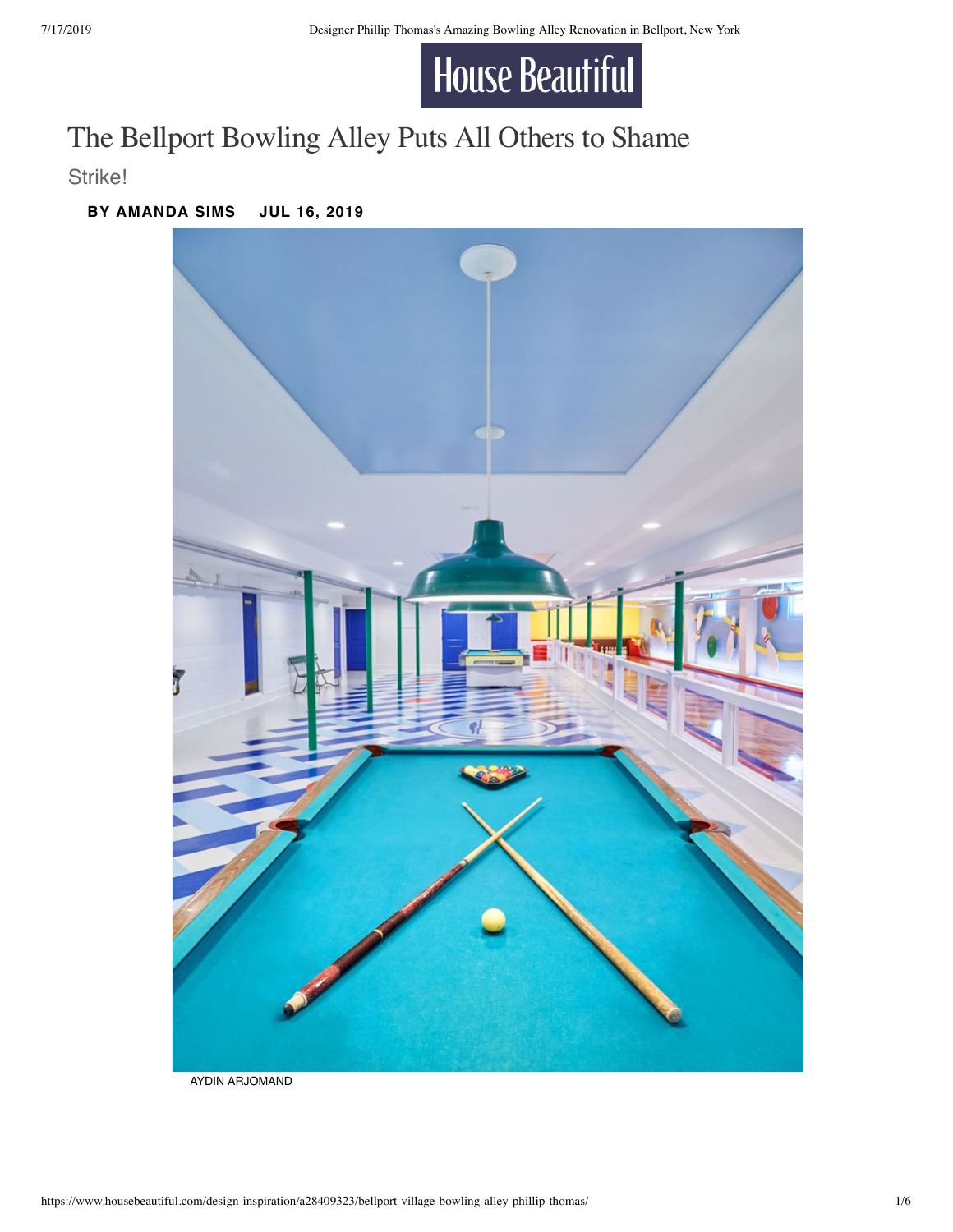Growing up in the small village of Bellport, New York, in the 1980s, designer Phillip Thomas and his siblings spent a good amount of time at the rec center. "My brother and sister would go play in the bowling alley. And I was the nerd, the inspiring interior designer who would rather do arts and crafts," he recalls. Down a few steps into the basement of the center was a kid paradise: a whole row of pool tables, lanes for bowling, and Formica surfaces all lit up in a fluorescent glow. It was the place to be—at the time.

In the '80s and '90s, the building "fell on hard times, to put it lightly," says Thomas. The bowling alley was locked up and largely forgotten about, but inside it was essentially preserved in time. When the Bellport Village Program Fund—a local organization that funds initiatives for the community—decided to renovate and re-open the bowling alley as their big 2019 to-do, Thomas (a board member) took the lead.

"Despite being banged up, it was in remarkable condition," says the designer, who has now been a local resident for 40 years. "It required very little renovation to bring it back to its original glory."



AYDIN ARJOMAND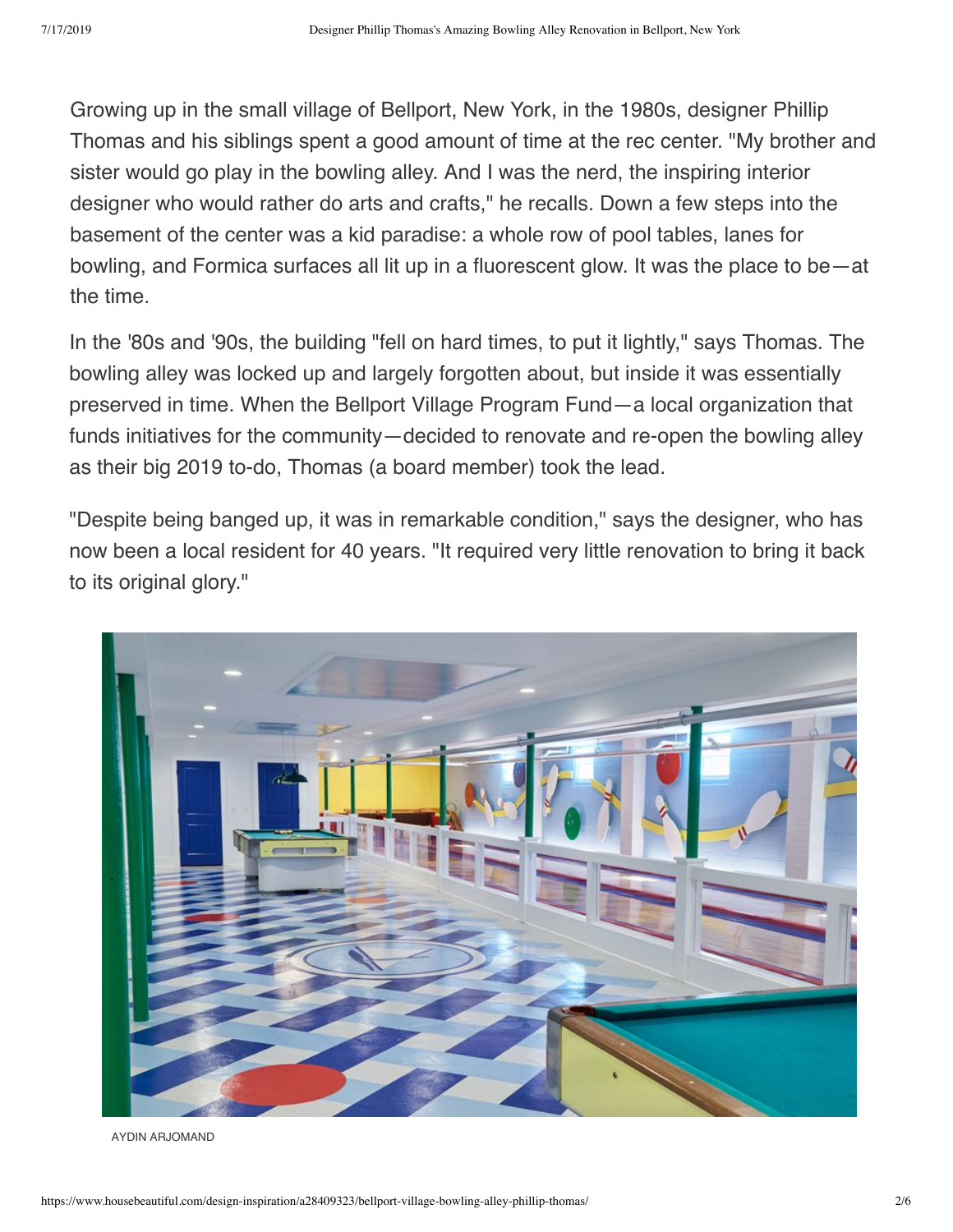The new design is arguably more glorious than the last: There's a kitchenette, so kids can have birthday parties; two of the original pool tables restored to retro perfection; detailed millwork for shoe storage by RB Hartwell & Sons; Bellport-branded bowling balls (a must!); wide open space for arts and crafts (inspired by Thomas' own wishes for the space as a kid); neat recessed lighting instead of fluorescents, and, of course, two gleaming lanes. There's color everywhere, from bright gutters to a blue-and-white checkered floor.



AYDIN ARJOMAND

The new design is arguably more glorious than the last: There's a kitchenette, so kids can have birthday parties; two of the original pool tables restored to retro perfection; detailed millwork for shoe storage by RB Hartwell & Sons; Bellport-branded bowling balls (a must!); wide open space for arts and crafts (inspired by Thomas' own wishes for the space as a kid); neat recessed lighting instead of fluorescents, and, of course, two gleaming lanes. There's color everywhere, from bright gutters to a blue-and-white checkered floor.